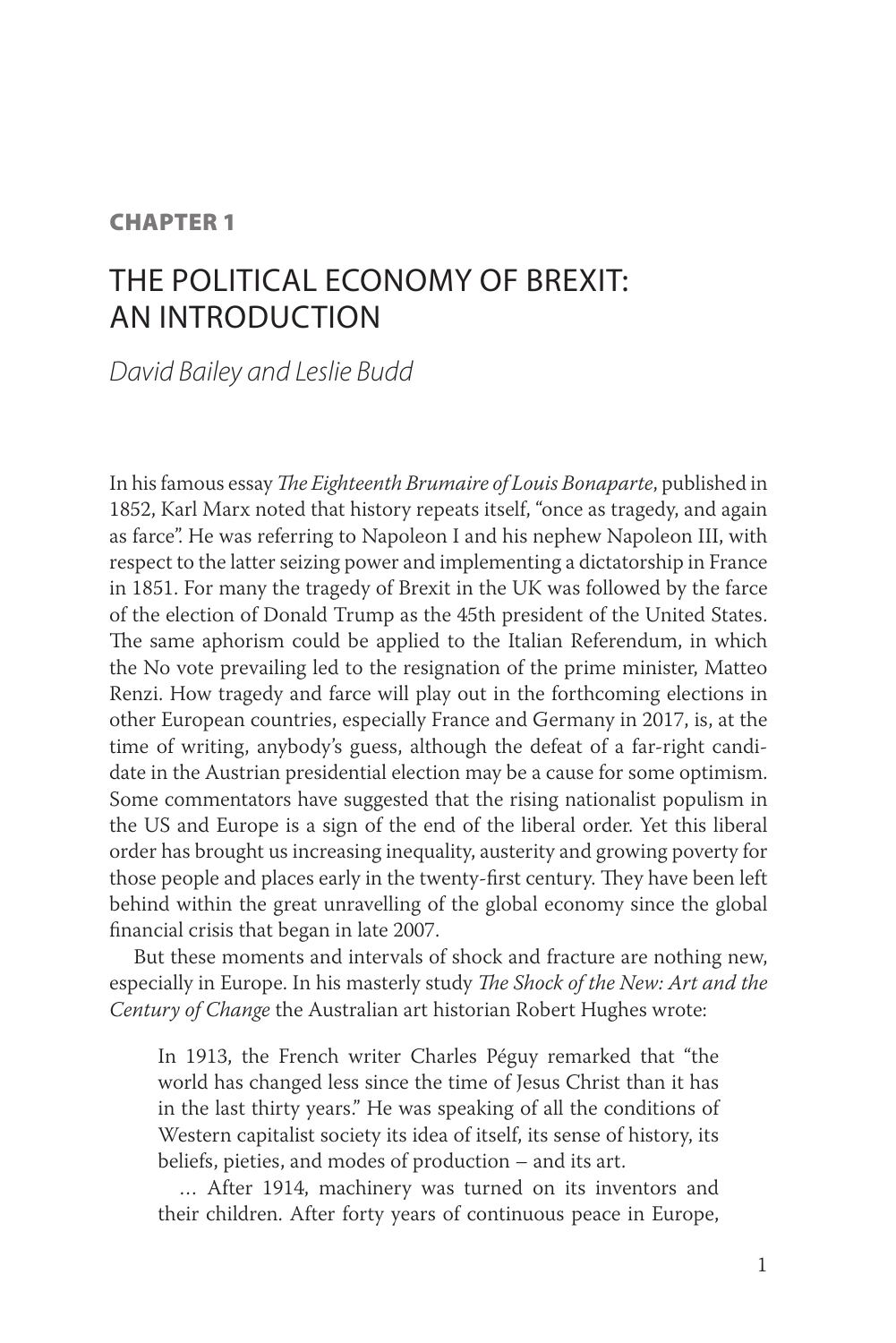the worst war in history cancelled faith in good technology, the benevolent machine. The myth of the Future went into shock. And European art moved into years of irony, disgust, and protest. (Hughes 1991: 9, 56)

It is this context that the decision to leave the EU following the Referendum of June 2016 can be used to exemplify this "shock" to the polity and economy of the UK. A similar line of argument has been used to examine the reasons for the election of Donald Trump in the US and the possible election of far-right leaders and much larger electoral representation for their parties in France, Germany, Italy and the Netherlands: in 2017 the "new" in Europe is looking increasingly like some atavistic shock.

Brexit appears to be treated as a mono-causal event in which the process of leaving should be straightforward enough, given political will and authority. By the same token, the Leave vote result was merely a factor of xenophobia combining with the dissatisfaction of people and places left behind by the EU's globalizing modernity. Yet the electoral geography was more complex as were the occupational, gender and age differences (Dorling 2016). From this analysis, it was apparent that large swathes of the population voted against something that has increased their economic welfare in the past or their current economic self-interest. So were these citizens unintelligent or stupid, falling into the insulting Clinton classification of "the deplorables"? Clearly not, but the EU may have been crystallized as the emblem of the status quo of out-of-touch political elites who imposed lower real wages and worse socio-economic welfare through austerity. In this light, Leave voters were protesting against the decline in the quality of their lives: a rational and certainly not deplorable response, but possibly hitting the wrong target.

This volume seeks to take a multi-dimensional and multi-scalar approach to the political economy of Brexit. Each of the chapters is set within a wider context to open discussions on a number of the issues in order to attempt to make sense of the complexity. The collection does not attempt to cover all the issues, as there are and will be too many of them, replete with layers of complexity. It is divided into two parts. The first concentrates on some key economic dimensions, while the second examines the territorial conundrums thrown up by the challenges of managing and stabilizing the processes of Brexit. Readers will note that there is no chapter on the impact on Wales. This was deliberate on the part of the editors since the impact of the Referendum for Scottish Independence and the contiguous land border between Northern Ireland and the Republic of Ireland make Scotland and Northern Ireland special cases. It is, however, important to recognize the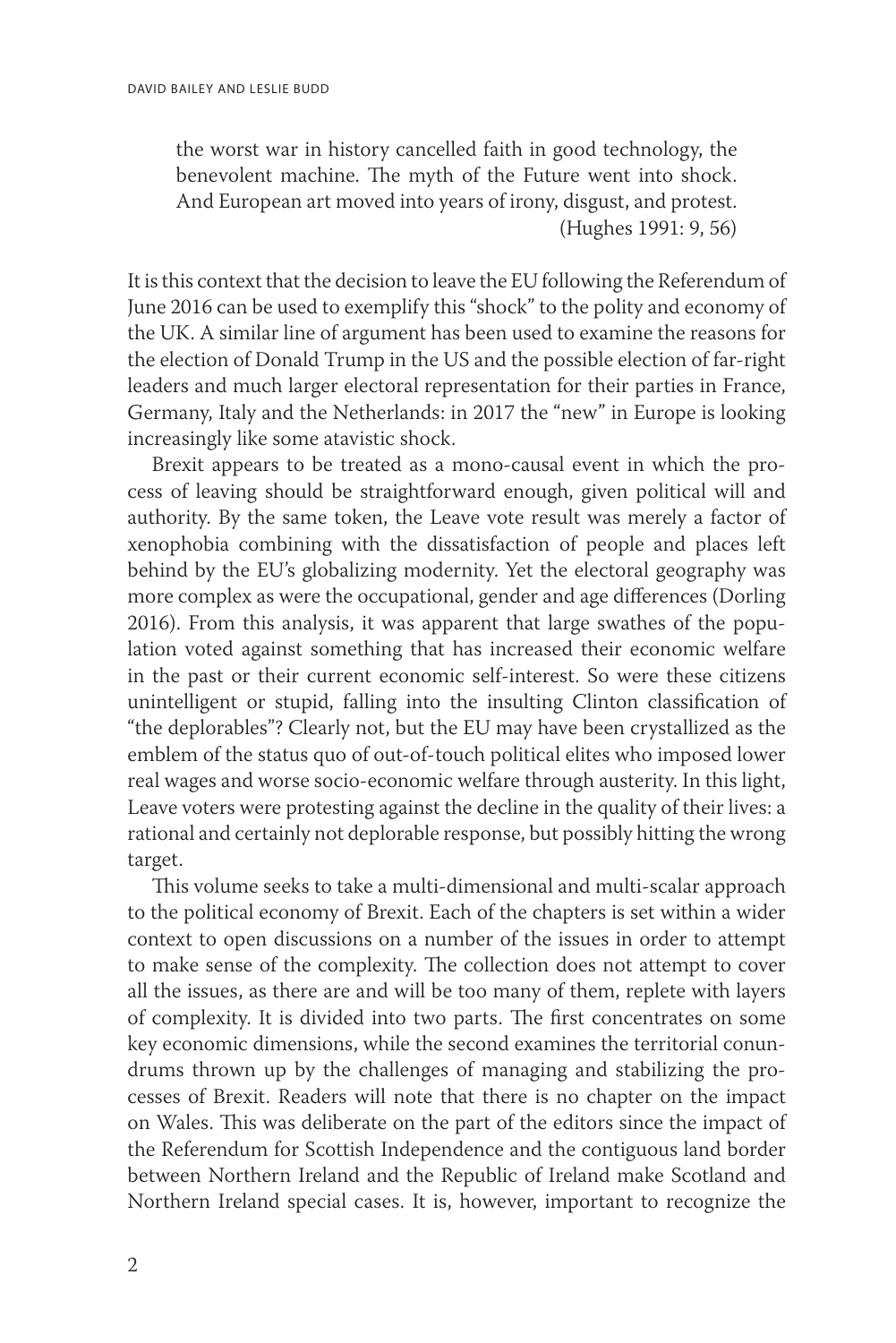importance of all the devolved nations as the trajectory of Brexit proceeds, to which Wales is also likely to play an important role.

We now turn to the first part of the volume.

#### Economic dimensions of Brexit

It was clear that during the Referendum campaign both sides displayed considerable ignorance about how modern economies and trade work.<sup>1</sup> The "fear versus fact" discourse meant that a measured analysis of the economic benefits and costs for all UK citizens got lost in this simple dialectic. The claims that there would be an immediate economic catastrophe or that the UK would move immediately into the global economic uplands was expressed by no reasonable economist. Fortunately all the contributors to this volume start from the point of measured expertise. Our first contributor, Edgar Morgenroth, applies his forensic analytical skills in analysing the trade implications of Brexit.

Morgenroth starts "Examining Consequences for Trade: Integration and Disintegration Effects" (Chapter 2) with the proposition that although there is a large literature on the integration effects of trade, there is very little on the disintegration effects. In the opening part of his chapter, Morgenroth uses Algeria and Greenland as examples of disintegration effects following the independence of the former in 1962 and the referendum vote to leave the EU by the latter in 1985. The evidence shows that trade intensity lessens following disintegration, and this is reinforced when the break-up of the former Soviet Union and Yugoslavia is observed. Of closer interest here is the observation that trade intensity lessened by a half following the break-up of Czechoslovakia in to the Czech Republic and Slovakia in 1993. Both became member states of the EU in 2004, with unimpeded tariffs since signing their respective Accession Agreements. A similar pattern emerges for Slovenia and the other former constituent territories of the former Yugoslavia.

In reviewing the evidence of the impact of trade intensity within the wider EU, Morgenroth suggests we should expect to find a positive correlation with

<sup>1.</sup> As has been noted by a number of studies, the potential economic impact of Brexit on the UK economy in the medium term could vary significantly, depending on the form of Brexit (Emmerson *et al.* 2016). Joining the European Economic Area (like Norway) is seen by many as a way of minimizing the costs of Brexit. In terms of other options, a Swiss-style model (with sectoral agreements with the EU) or a Canadian-style trade agreement are seen as better than falling back on World Trade Organization rules (with potential tariff and non-tariff barriers). In short, the more difficult it is for UK-based firms to access the Single European Market then the greater the likely economic cost for the UK over the medium term.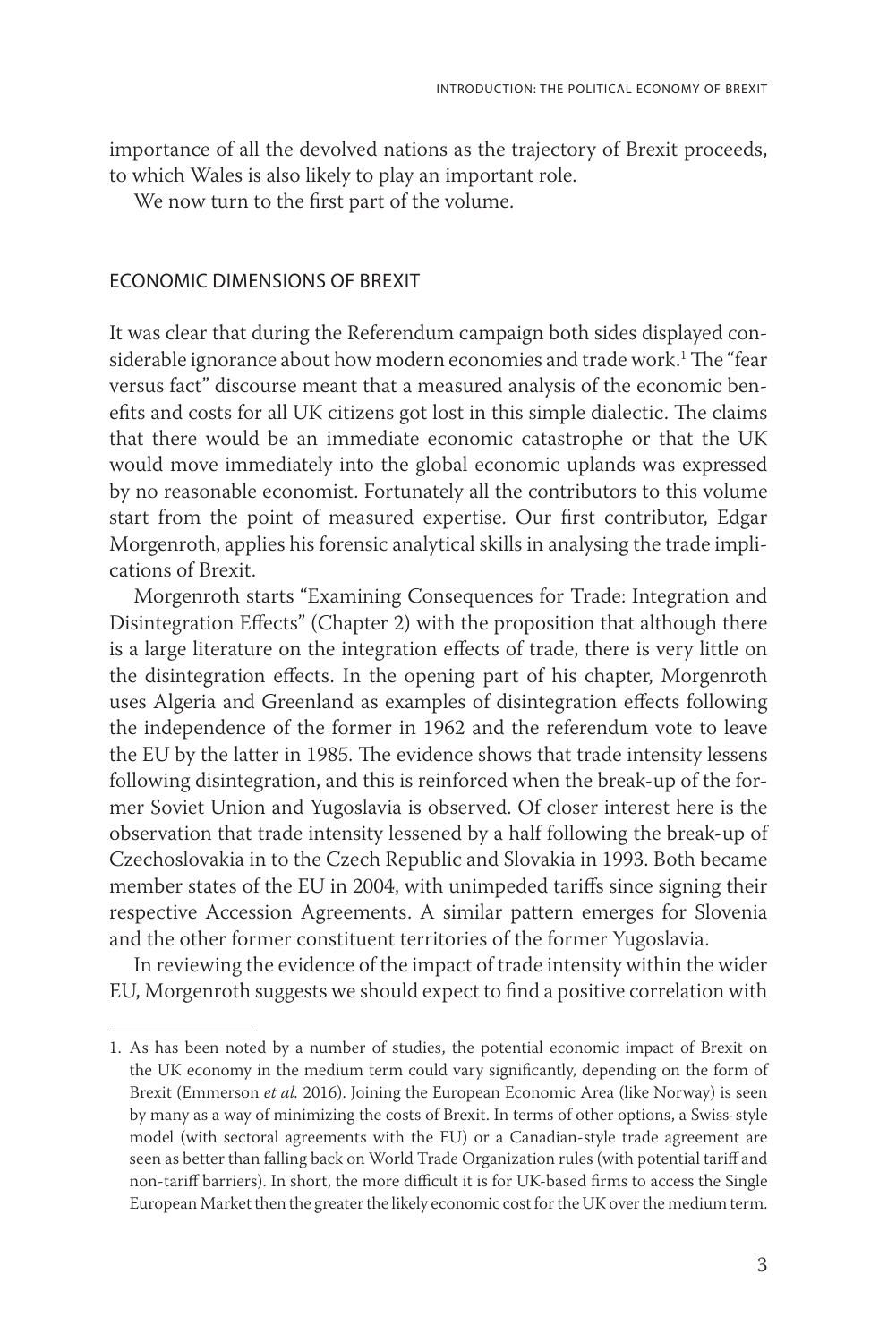greater integration as the Union expands. This is a reasonable assumption but globalization increases trade with non-EU members so there may be a countervailing tendency. As trade became more globalized, the core EU member states reached a peak in terms of the share of intra-EU trade and then experienced a gradual decline.

In providing a detailed analysis of the impacts of trade in regard to integration and disintegration of EU membership, Morgenroth uses a novel methodology in exploring the potential impact of Brexit in assuming that leaving the EU is symmetric to that of becoming a member. Although there is considerable heterogeneity within the different regions of the UK and within the whole of the EU, Morgenroth concludes that the net impact of Brexit on UK exports to the rest of the EU would be larger by a ratio of nearly eight to one compared to the opposite direction. Furthermore, international trade is closely linked to foreign direct investment (FDI) with the UK having the second largest stock of inward FDI from the EU, after the USA. If the estimates on trade are realized then there may be displacement of FDI from the UK to other parts of the EU.

Jan Toporowski explores the role of finance and the City of London in "Brexit and the Discreet Charm of *Haute Finance*" (Chapter 3). The title relates to the film directed by the Spanish surreal film-maker, Luis Buñuel, *The Discreet Charm of the Bourgeoisie*. One could be forgiven for thinking that the role of finance in the British economy in the past 40 years has been a surreal experience. This is especially the case in its heartland, the City of London, becoming a global offshore finance *entrepôt* that often does not touch but has distorted the real economy. Toporowski uses the work of Karl Polanyi, who identified the relationship between finance and politics in his analysis of the Concert of Europe, a loose coalition of European powers from 1815 until 1823. In seeking to stabilize peace, an anonymous factor began to prevail that dominated the last two-thirds of the nineteenth century and first third of the twentieth: *haute finance.* It functioned as the main link between the political and economic organization of the world during this period.

Toporowski uses a quote from Polanyi to summarize the rise of the Concert of Europe and then asks the reader to replace it with the European Union or the United Nations in respect of the role of global financial markets that are no longer mediated by government or inter-lending global financial governmental agencies. He provides evidence on UK industrial production, showing it to be flat since 1997 with a sharp drop since the global financial crisis of 2008. This decline has created a growing dependence on other sectors to provide employment in the UK. This has not, however reduced the demand for manufactured products and equipment by consumers and businesses. Consequently, there is a growing trade deficit in industrial products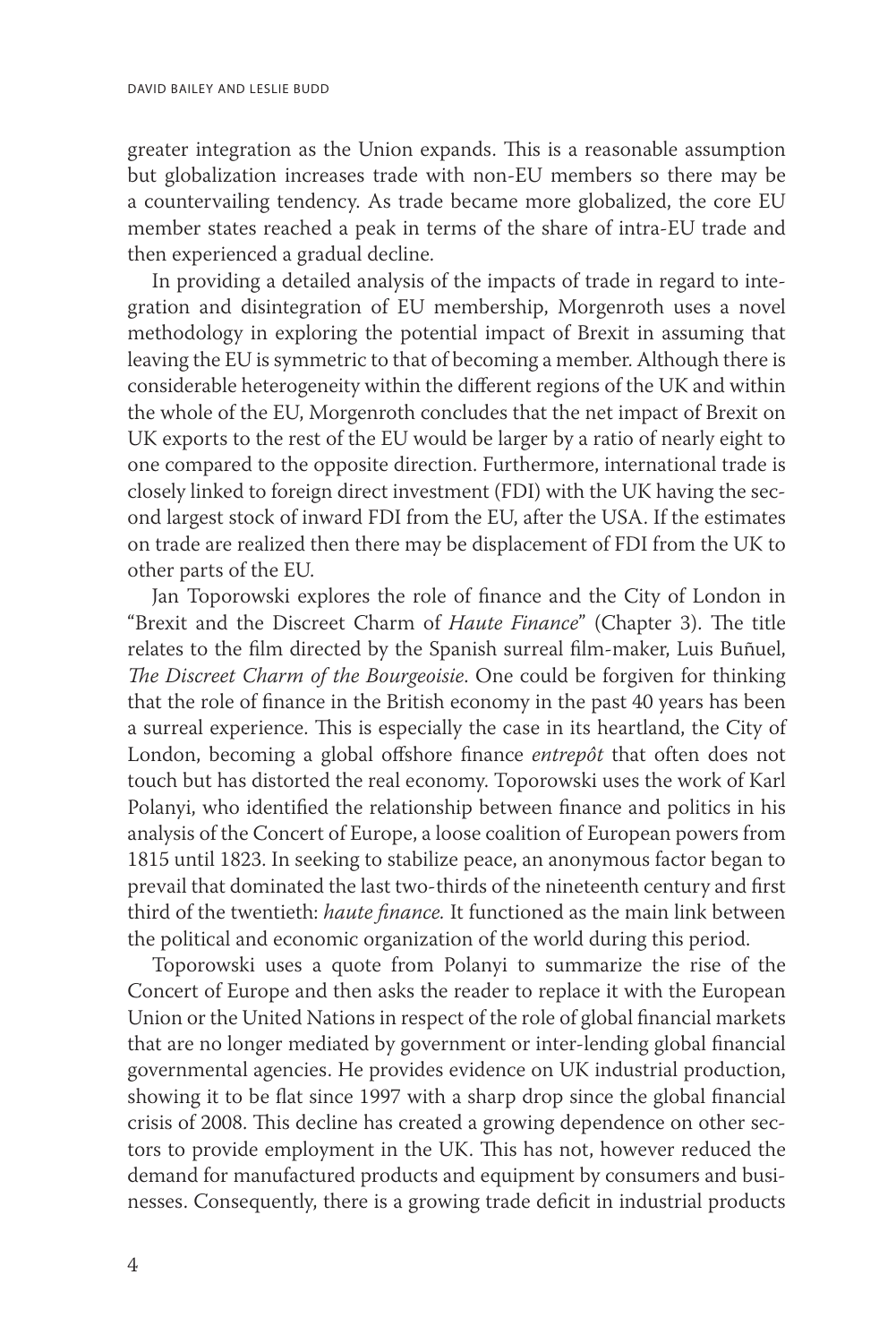reflecting the decline in industrial production while finance has flourished. The decline in industrial production that Toporowski provides evidence for shows the failure of the British government to use *haute finance* as a means of economic revival.

In his view *haute finance* displays discreet charm in that it turns over capital without turning over social structures that were a central consequence of the development of industrial capitalism. This leads him to suggest that the main result of the so-called Thatcher revolution was to hand over the City of London to American interests following "Big Bang" in 1986. Toporowski concludes on the paradox of the UK being a protectorate of US financial interests with low regulatory cost that are a result of the UK's membership of the EU. Thus in promising UK citizens a new place in the world but outside the EU, these US interests may move to other locations within the EU. Doing this would compound the British political elites' failed attempts to address economic decline.

The centrality of industrial decline and restructuring is starting to emerge as the key issue in analysing the impact on the UK economy. Much was made by the Leave campaigners that German car makers will still need to sell their vehicles to buyers in the UK. While this truism is accurate, it hides a lack of understanding of how the automotive sector operates in terms of modern trade. In Chapter 4, "What Does Brexit Mean for UK Automotive Industrial Policy?", David Bailey and Lisa De Propris give an expert account that uncovers the complexity beneath this truism.

Bailey and De Propris begin their chapter by reviewing the star performance of the automotive sector within the UK economy in the last decade. They also point out the benefits for the sector from the UK's membership of the EU in the form of the Single European Market (SEM) access, trade deals with the rest of the world, regulatory influence and access to R&D networks and a skilled labour pool. The key question they address is what Brexit will mean for the sector and its impact upon UK industrial policy.

The short term impacts of Brexit have so far centred on the depreciation of sterling against a number of currencies, especially the euro and the US dollar. This may boost exports of automotive assemblers through cheaper overseas prices but only 40 per cent of UK vehicles' components are locally sourced. Since the depreciation of sterling in late June 2016, imported inflation has risen, increasing the price of foreign-sourced parts and energy costs: the latter priced in US dollars. The resultant lower margins vary across UK-based firms depending upon the scale and scope of local sourcing.

Bailey and De Propris then analyse the impact of Brexit on FDI from two perspectives. First, like many other international trading sectors, vehicle production is fragmented within regionally based global production networks.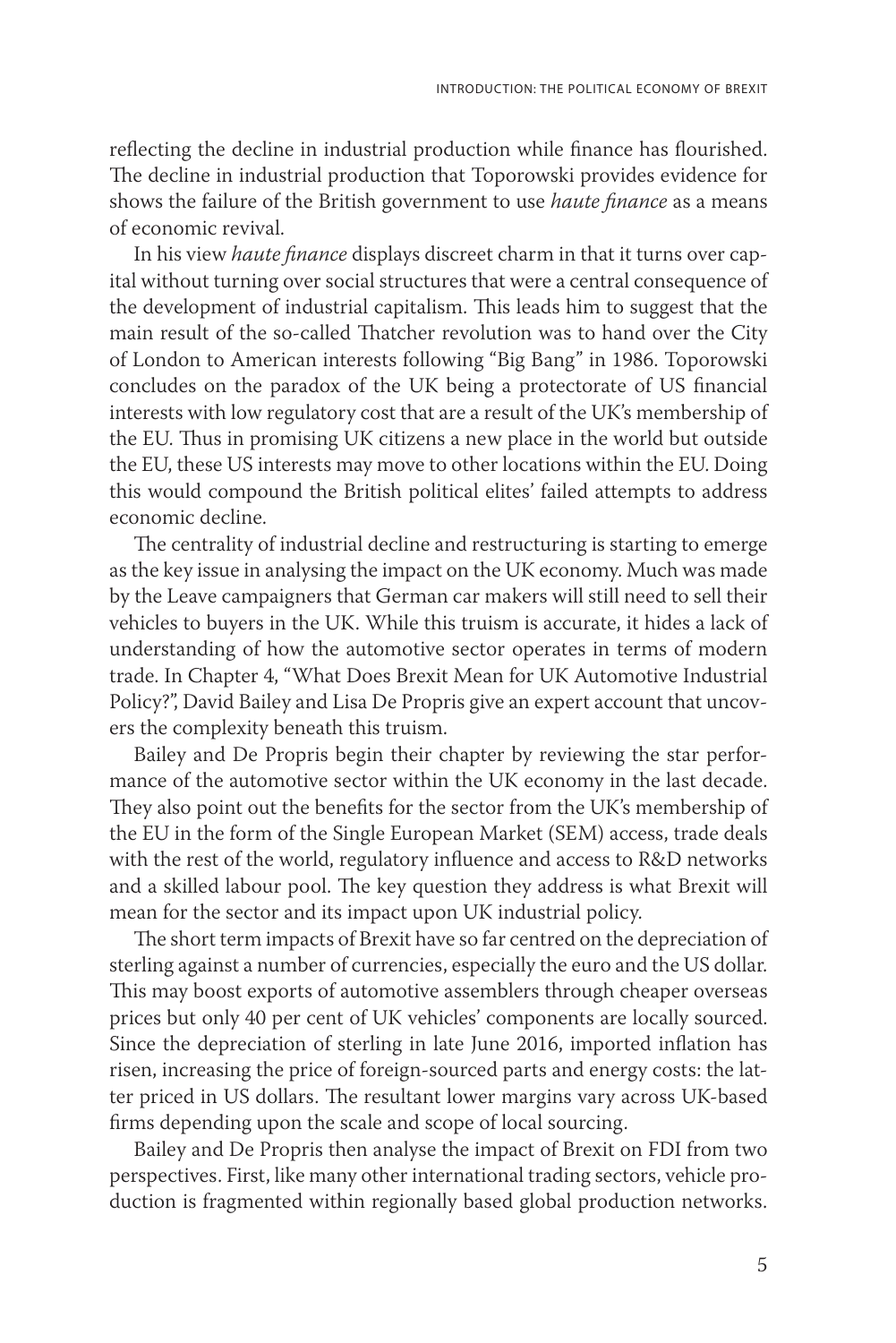Co-ordinating the underlying supply chains and conforming to regulations covering the complex of different components will be more costly after Brexit. Second, much of UK inward FDI is a function of access to the SEM benefiting from a larger market and lower trade costs of being part of a customs union. If the terms of trade are redrawn post-Brexit this may have a detrimental effect on FDI inflows, creating further uncertainty for an already vulnerable global economy in which real investment is at an historic low. Uncertainty undermines investment intentions of all firms, especially those at the heart of cross-border trade and FDI.

The key issue in all this as Bailey and De Propris note is that modern trade is based upon the model of global value chains (GVCs). Within this model a large proportion of trade is intra-firm that incorporates inputs from multiple locations across the globe with each stage creating different levels of value added. Consequently, the critical question is what kind of trade relationship will the UK have post-Brexit? They review a number of alternative scenarios all of which are unsatisfactory for the UK automotive sector. In reviewing firm-specific and other impacts, they observe that upping sticks to another EU location would be costly in the short term due to the problems of double running costs, retooling and logistics.

The turning point occurs with the introduction of new models when factors such as relative UK/EU costs and profits, the volume of imported components and what are alternative production locations in the EU can all be considered by assemblers. Given the uncertainty of what the post-Brexit tariff environment will be then there is a potential risk to UK-based production. The much publicized but opaque deal between the UK government and Nissan over the production of two models remaining in the UK adds to this uncertainty as it is unclear whether such conditions will be extended to other producers, and whether the government will (or indeed can, under World Trade Organization rules) underwrite any costs of changing trade conditions. Other impacts equally apply to other UK sectors, including the loss of influence on regulation; a possible smaller pool of skilled labour due to the ending of free movement within the EU; more limited access to research funds for universities and industry; and the possible ending of European Investment Bank funding to promote low carbon technologies.

In their concluding part, Bailey and De Propris cut to the chase with regard to the role of industrial policy. They review the evidence of successive governments as their attempts to create or undermine a coherent industrial strategy have littered the policy environment. The post-Referendum government led by Theresa May has made a welcome change of tone on industrial strategy; something that is likely to be crucial in the transition from EU membership. The degree to which this becomes successful will depend upon creating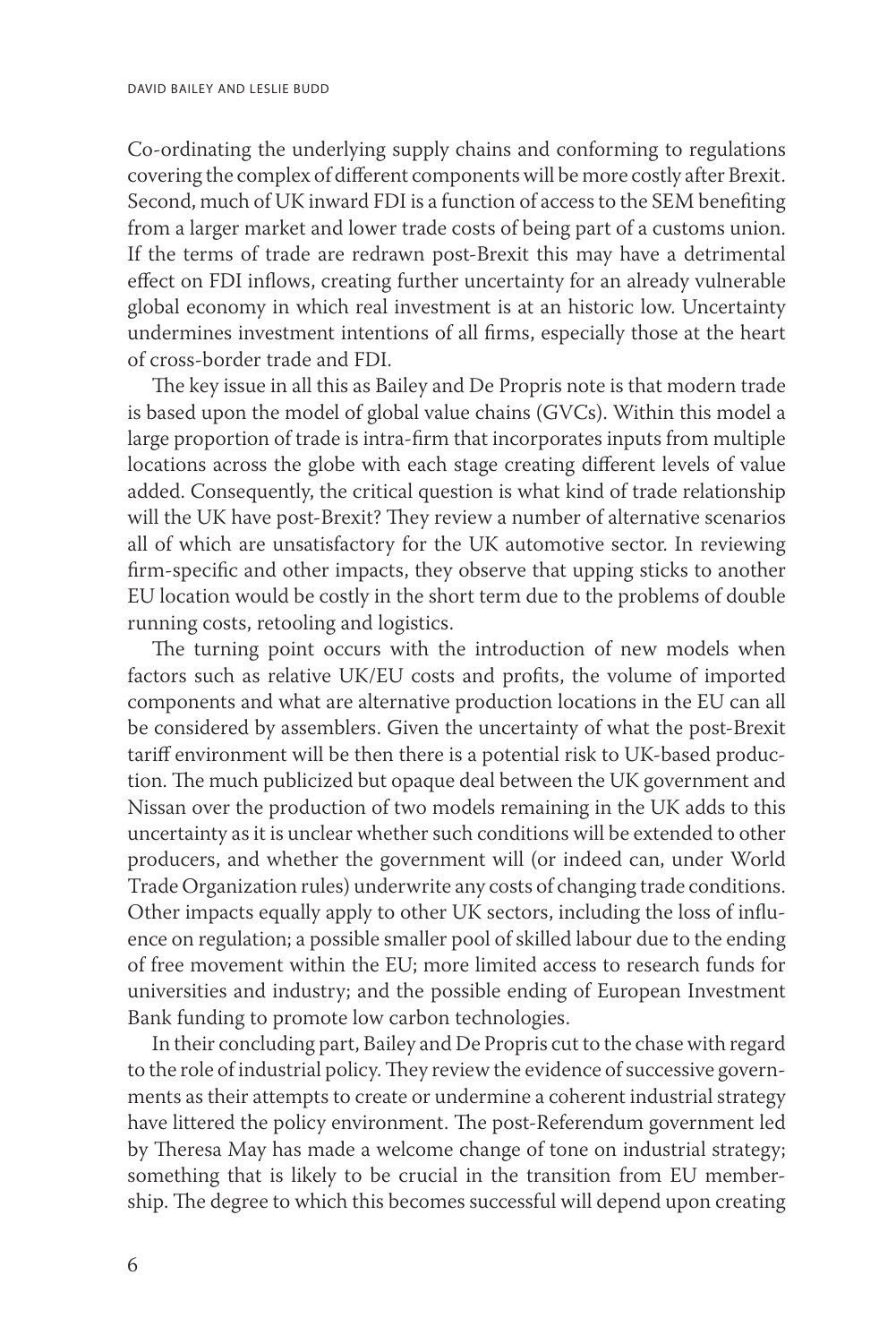a sustainable institutional base. As Bailey and De Propris argue, there is a strong case for "UK industrial strategy to be afforded an institutional status similar to both UK monetary and fiscal policies". In doing so a strong signal would be sent to British industry and foreign investors facing the uncertainties of Brexit.

In "Future Regulation of the UK Workforce" (Chapter 5), Sukhwinder Salh, Margarita Nyfoudi and Alex de Ruyter explore an issue central to the negotiations and outcomes of Brexit, in particular the free movement of labour and the working time directive. The first part of the chapter examines the role of the EU in labour market regulation in the context of a more insecure employment environment. In particular the twin aspects of free movement of labour within the SEM and the European Working Time Directive (EWTD) are used to explore the implications of Brexit. These key issues are picked up in the subsequent section. In the first case, there is an opt-out for the 48-hour maximum working week of which two narratives are attached. Workers can sign an agreement with their employers so as to work above the limit to help make ends meet and give employers more flexibility. The second suggests that the opt-out can lead to exploitation, oppression and an insecure working environment. The issue of holiday and sick leave is one area where pressure on the EWTD has been increased. The directive has been more frequently challenged in the European Court of Justice (ECJ), whose rulings have sometimes added to confusion, as the chapter's authors note. The turbulence that has resulted from inconsistent ECJ rulings led to a review of the EWTD by the previous UK government. A consistent application of the directive is welcome but in the current febrile environment of Brexit and the current government's wish to revoke the authority of the ECJ in the UK, the process and potential outcomes are uncertain.

The free movement of labour is the most contentious and difficult issue as the Brexit negotiating strategy of the current UK government emerges. As the authors observe, maintaining access to the SEM will set up a conflict between the UK and the other EU member states, for whom free movement is a redline. They set out three possible scenarios as the UK leaves the EU, all of which invoke conditions within the current and future visa system. They analyse the system and conditions in a clear and precise manner in the context of the sectoral distribution of the proportion of European Economic Area (EEA) employees in each. The thorny issue of the status of existing EU nationals who work in the UK (and UK nationals in other EU states), which is currently being debated, is assessed using a number of scenarios. Some sectors of the economy will clearly receive more government support in the negotiations over Brexit, in order to gain the benefits of a fuller compromise. At the time of writing, however, the outcomes are too uncertain to call. As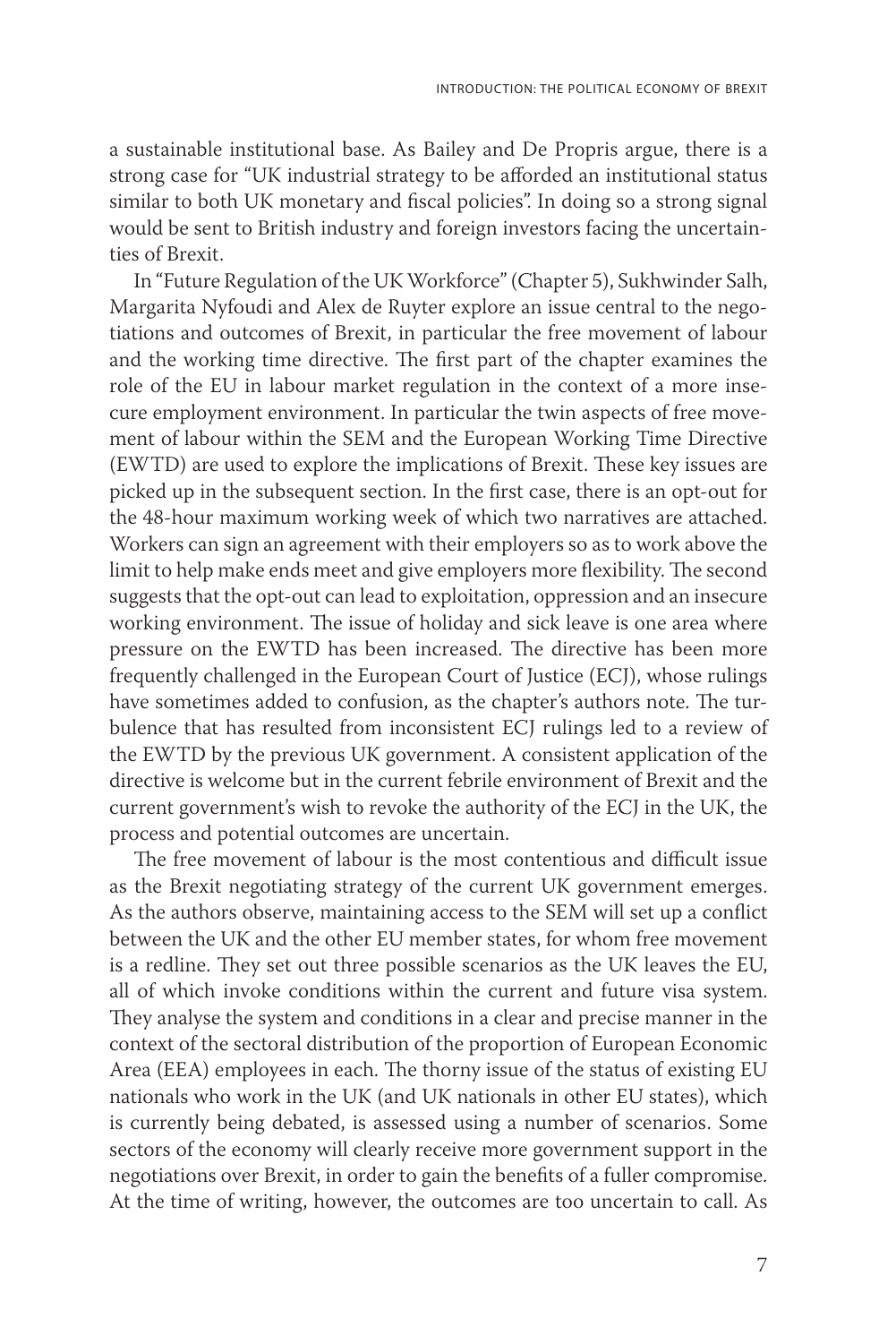Salh *et al.* note, the UK workforce is facing a highly uncertain future in terms of the impact on its socio-economic welfare arising from the indeterminate nature of Brexit. The authors focus on the sectoral effects, but there is also a strong territorial dimension; this is the subject of Part II of the book.

### Territorial dimensions of Brexit

In this part of the book we draw upon an analysis of the cases of Greece, Scotland, Northern Ireland, EU cohesion policy and the EU as a whole. These cases exemplify what we argue are the territorial conundrums of the process and institutional basis of Brexit whose political economy is multidimensional and multi-scalar.

We start with Chapter 6, "The *Exit* Connection: Europe's New Polanyian Moment" by Dimitris Sotiropoulos and John Milios, who draw on the influence of the work of Karl Polanyi to construct their critical narrative. As in Chapter 3, Polanyi's intellectual influence is important in analysing the challenges that moments like Brexit produce. Polanyi's personal life led him from the threat of Nazi persecution from his home in Vienna to the UK where in 1944 he published his best-known work *The Great Transformation* (Polyani 1944). Polanyi attacks market liberalism for what he calls its "stark Utopia". Conservatives had long deployed the "utopianism" epithet to discredit movements of the left, but Polanyi was determined to turn the tables by showing that the vision of a global self-regulating market system was the real utopian fantasy. Polanyi's central argument is that a self-regulating economic system is a completely imaginary construction; as such, it is completely impossible to achieve or maintain. Thus, he provides an important starting point for uncovering the socio-economic and political realities beneath the veil of Brexit as currently constructed.

The authors provide an analysis of the comparison of the threat of Grexit arising from the crisis in the Eurozone and Brexit, and examine the difference and partial similarities with Brexit. They bring a keen outsider's eye in their commentary on the consequences of Brexit, in particular the manner in which the logic of both Grexit and Brexit rests upon a pro-capital labour devaluation strategy. Their opening comments spell out in detail the consequences of a shift back to a 1930s-style laissez-faire (but now irreversible) global economic trajectory.

The authors next explore a central paradox between a post-Brexit UK and a globalizing EU. The paradox centres on the issue of immigration and xenophobia. They examine how anti-immigration was central to the Leave campaign but this is just an extension of the imagined Thatcherite Albion of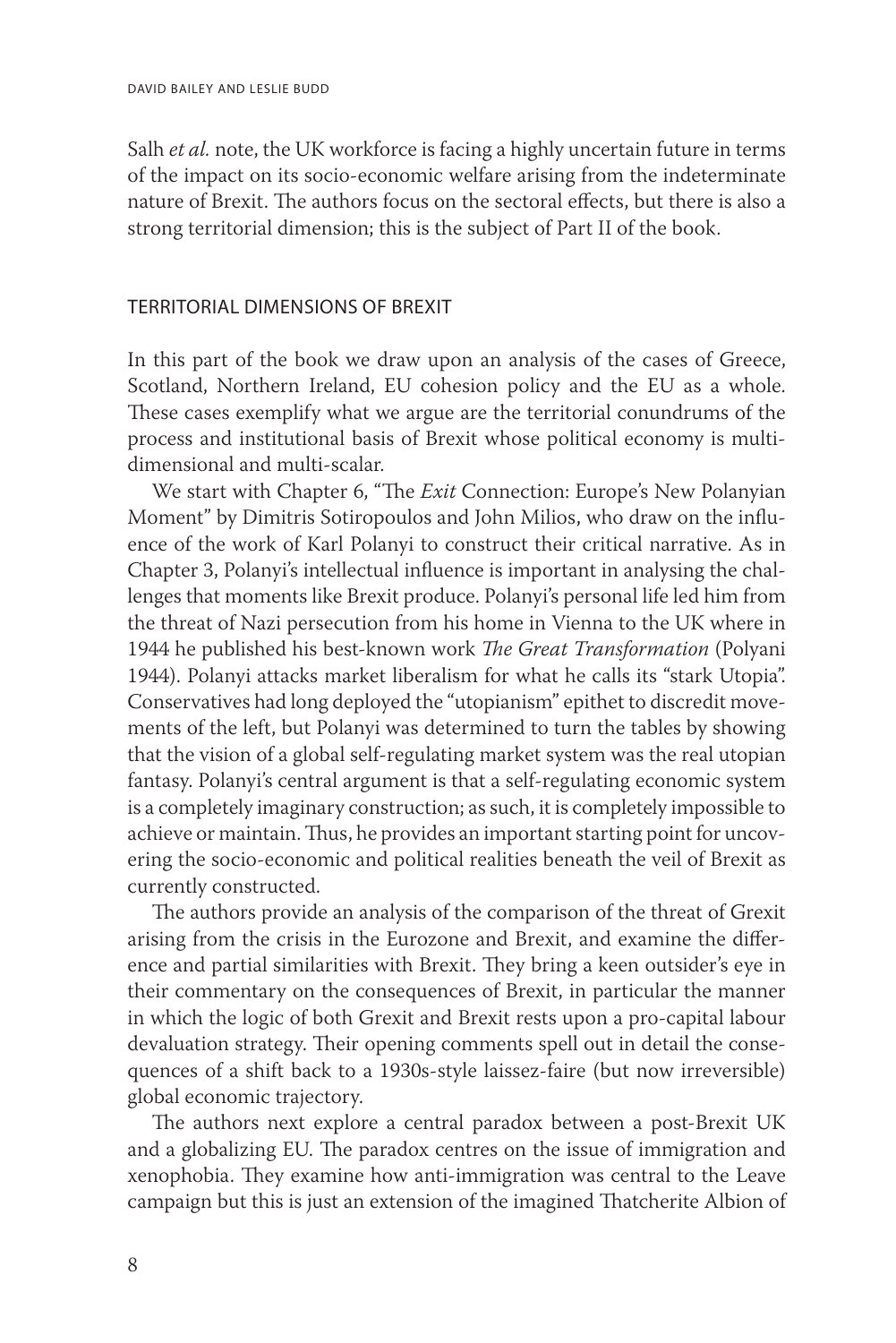old. Yet they point out that the rise of far-right anti-immigrant sentiment in all of Europe is not a threat to neoliberalism. The current dominant model of capitalist development is one is which, as Terry Eagleton points out, the commodification of culture and its material benefit recognize no difference in origin, race, sexuality and so on (Eagleton 2016). In this instance Sotiropolous and Milios are providing a version of Toporowski's analysis of the revival of *haute finance.* The Polanyian EU moment in which authoritarian governments result from working political unrest as market society fails to function may be upon us. This possibility is the challenge for the Left in the UK as it tries to negotiate the strategic dilemma of where to position itself in regard to Brexit. Sotiropolous and Milios assess this acute challenge particularly for the current Labour Party leadership. Like the Remain and Leave campaigns, this dilemma challenges the strategic direction of this opposition party whose target should be to improve the working lives of ordinary voters. But for the authors the Party appears unclear about how this should be achieved. Clearly the lessons from outside the UK are useful, for example from Greece, but the authors recognize the context and conjuncture of how different histories are played out.

We return to the UK more directly with Jim Gallagher's "A Scottish Perspective: Charting a Path through the Rubble" (Chapter 7). His opening section provocatively (but rightly) states "what the vote means and what it doesn't mean". He argues that there is a striking resemblance between the nationalist vote in the Scottish Referendum and the Leave vote in the UK-wide EU membership referendum, with the former containing a subtler version of the latter's slogan of "take back control". In this section the author reviews the reason for the success of the Leave vote that creates a conundrum for what the UK should do. As Gallagher notes, the UK government is mandated to pursue Brexit but not through the lens of Nigel Farage's *vie en rose* or Michael Gove's post-truth declaiming.

What the UK government should do is the concern of the next section of Gallagher's chapter, in which he establishes two key questions. First, what is the economic effect of possibly not accessing the UK's biggest market? Second, what will be the overlooked impact on the territorial integrity of the UK and the implications of an exit? He then turns to the argument for remaining part of the EEA that given all the Brexit noise is less fanciful than imagined as the reality of difficult negotiations is more widely understood. The possibility of EEA membership may be the ultimate compromise if the integrity of the UK is not to be undermined. This, as Gallagher observes, may be the minimum condition for the special case of Northern Ireland and the common travel area with the Republic of Ireland (ROI) (see also Leslie Budd's Chapter 8 in this volume). The possibility of an independent Scotland within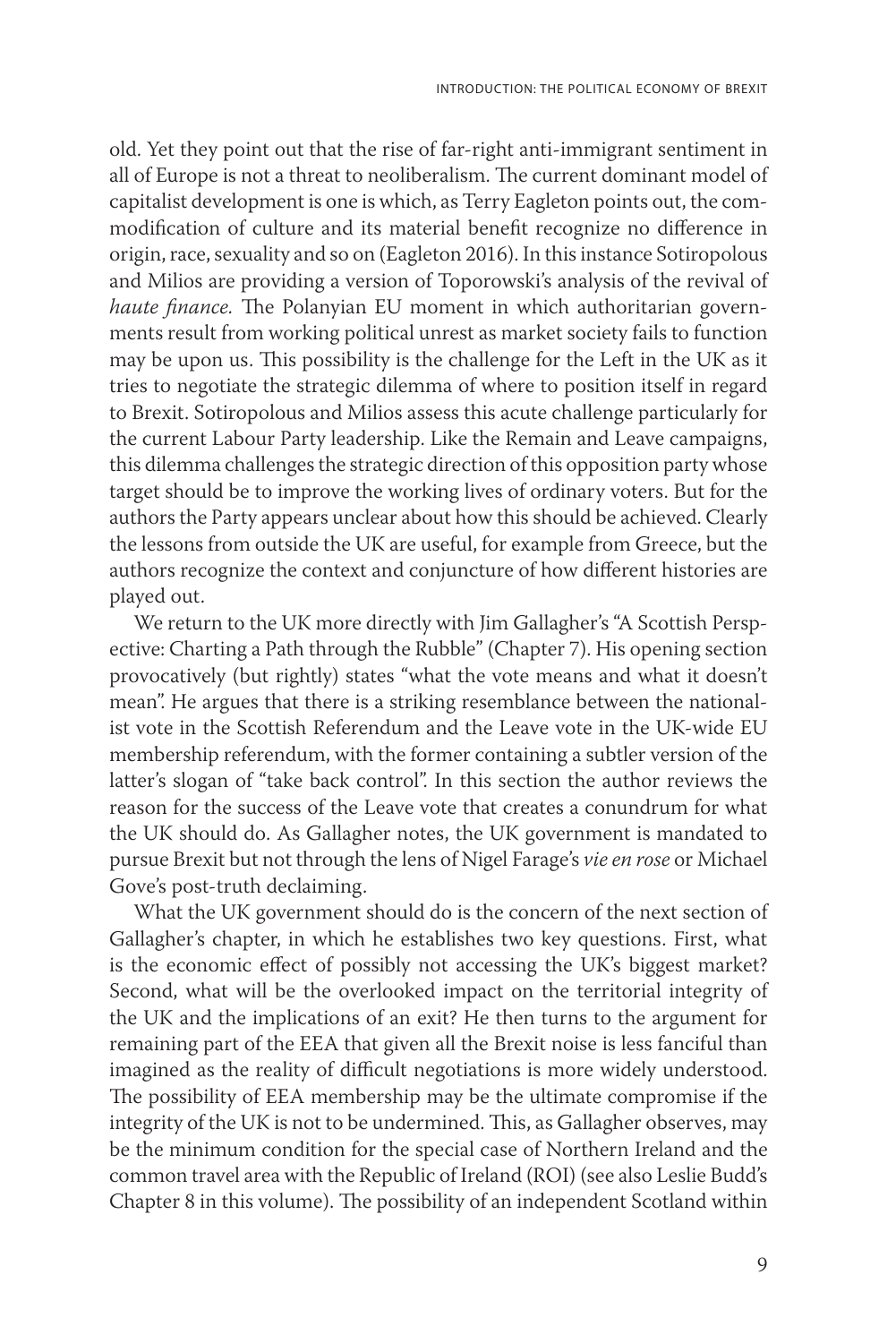the EEA thus makes Scotland a special case in the Brexit negotiations: "the tail wagging the dog" perhaps but a potential imperative, if Tom Nairn's vision of *The Break-Up of Britain* is not to be realized (Nairn 1977).

The options for Scotland are then explored in the following sections on what the Scottish government should do, Scotland's interest and options. For Gallagher, Scotland has the advantage of being in two unions: the UK and the EU. Many of the challenges facing the Scottish economy were extensively discussed in the Independence Referendum campaign, and Gallagher points to how losing membership of the SEM in particular would worsen conditions for the economy. In respect of the constitutional options facing a post-Brexit Scotland, possibilities are uncomfortably wide given the general uncertainty and its constitutional special case. But if one constructs a balance sheet it is clear that Brexit is more damaging for Scotland, like Northern Ireland. Any future negotiations over an independent Scotland from a post-Brexit UK opens up a much more complex scenario than that imagined during the Independence Referendum. One imaginative solution that Gallagher offers is to allow the devolved nations to negotiate international treaties with the EU in relation to devolved matters.

The heart of the matter for the devolved nations *and* the regions of the UK is the possibility of a confederated UK. Given the genie of English devolution can no longer be put back in the bottle, this may gain in popularity as the devolved territories may become more powerful. A UK of the nations and regions underwritten by the principle of subsidiarity and by a system of fiscal federalism may be a long way off. Yet the territorial fracturing of the UK is a distinct possibility if the Brexit outcomes lead to a lost decade.

Gallagher concludes by drawing one lesson from the shambles. That is, given the great uncertainty over the timing and outcome of Brexit and what an independent Scotland within or without the EU would look like is there not an opportunity of overcoming the false division between nationalism and unionism?

The question of territorial integrity is at the heart of the potential impact of Brexit on Northern Ireland: a key issue that Leslie Budd takes up in "Stalling or Breaking? Northern Ireland's Economy in the Balance" (Chapter 8). Budd argues that although Northern Ireland punches above its weight politically, it tends to punch below its weight economically. The latter is due to a legacy of conflict, enduring poverty, and the ongoing impact of the global financial crisis exacerbated by the imposition of austerity by the UK government. Yet the economy has enormous potential reinforced by its relationship with the Republic of Ireland that has been one of the most dynamic economies in the EU. However, at the time of the vote to leave the EU, the Northern Ireland economy started to stall as the uncertainty over the outcomes of Brexit took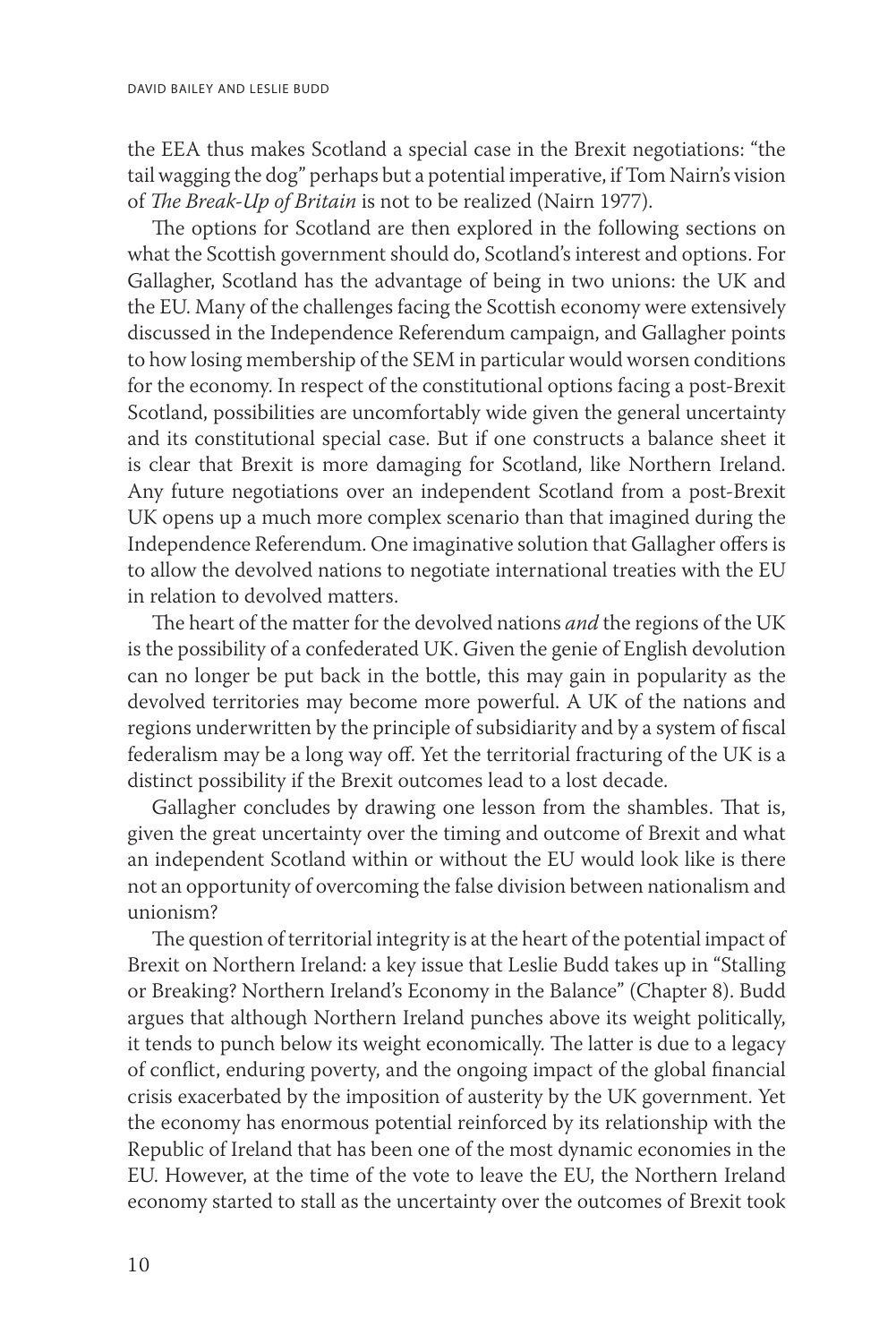hold. Budd begins by reviewing the performance of the economy to date and how the possibilities of devolved corporation tax (CT) from April 2018 has been undermined. That is, the harmonization of the CT rate with the ROI of 12.5 per cent is touted as stimulating FDI in Northern Ireland. Reducing access to the UK's largest market and its member states, especially the ROI, however, undermines this prospect. Budd advances evidence to show that Northern Ireland will be hit hardest by Brexit unless there are significant compensatory fiscal transfers from the UK government. He then examines the different post-Brexit trade options (including a reformed EU) using the theory of clubs. The argument here is that the different forms of Brexit are club goods (the existing EU, EEA, World Trade Organization, Comprehensive Economic and Trade Agreement) in that they bestow benefits for members at lower cost that excludes outsiders. There comes a point at which the number of members reaches congestion point and the costs of membership rise. From this perspective it is likely that the alternative models on offer will reach the congestion point sooner than existing EU membership.

The other key issue is the border question that opens us a debate about how the common travel area between the two parts of Ireland, established in 1933, will operate post-Brexit. The alternatives of how a hard or soft border misses a fundamental point. There exists a high degree of cross-border co-operation and activities, research and development, trade flows, and joint FDI initiatives. Brexit imposes an economic border in what is a de facto all-Ireland single market that benefits from access to the larger SEM. Thus, as Budd argues, Northern Ireland represents a special case, whose negotiation will be long and very difficult. A Brexit that damages Northern Ireland and the ROI, as in Scotland, opens up the distinct possibility of the territorial disintegration of the UK. Given that Northern Ireland voted to stay in the EU, the possibility of a referendum on reunification of Ireland may not seem so preposterous, as the consequences of leaving EU bear down on Northern Ireland.

The collection now expands its territorial purview in John Bachtler's "Brexit and Regional Development in the UK: What Future for Regional Policy after structural funds?" (Chapter 9). He begins with an overview of the spatial distribution of voting in the Referendum in the context of the regions who will lose funding under the EU's cohesion policy. However, as he points out, the benefit of cohesion policy is a not just funding but provides a stable form of multi-level strategic partnership through its multi-annual programmes. The first section of the chapter provides detailed information and analysis of territorial inequality and the regional distribution of votes between Leave and Remain. The key question of "what have structural funds done for us?" is addressed. Although funding has declined following the expansion of the EU, the UK significantly benefited from this funding stream in regard to its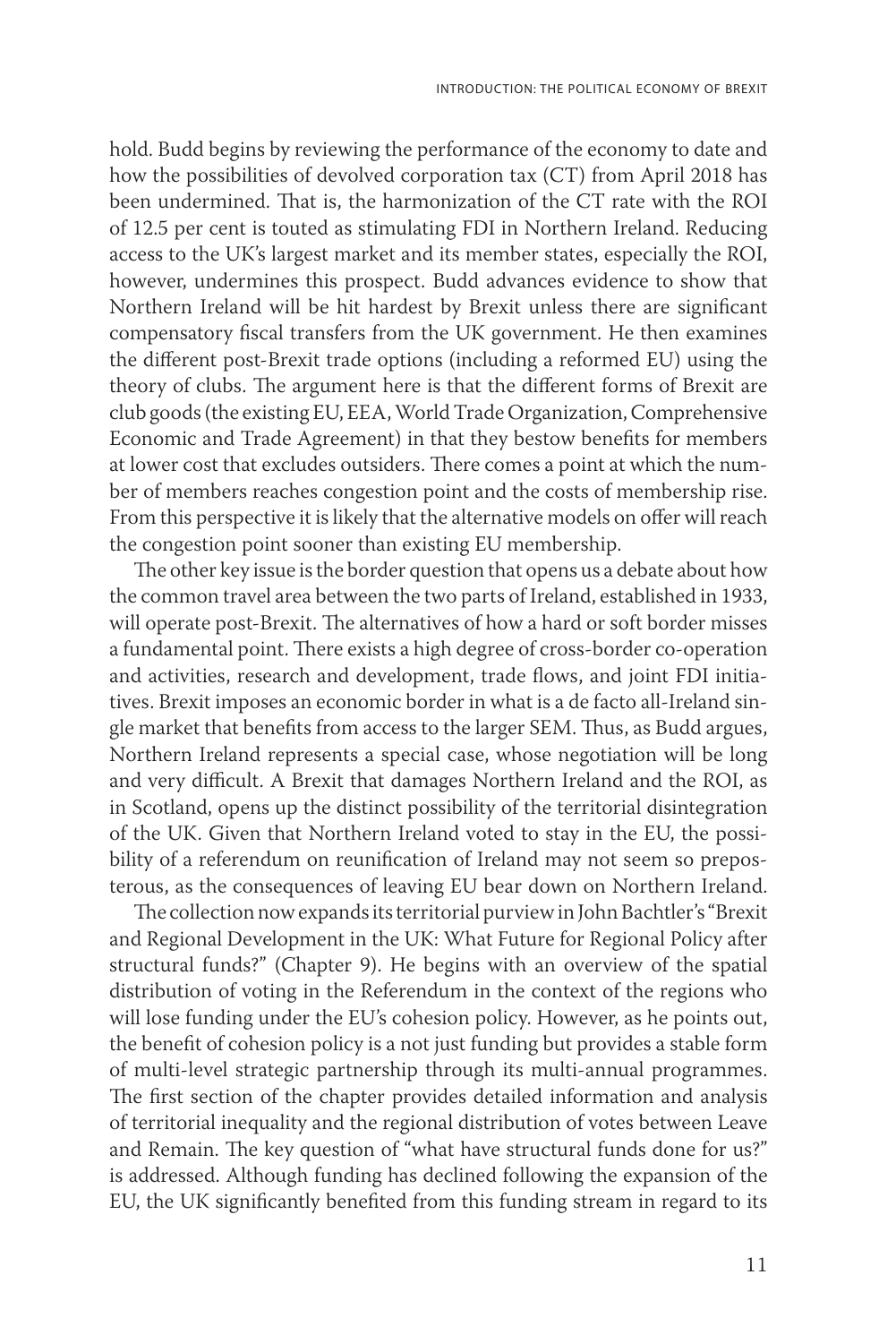poorer regions and localities. The high point was from the late 1990s until the early 2000s, but as the new millennium wore on EU funding became more prescriptive. The evaluation of the impact of structural funds is variable, partly due to the small size compared to the UK economy but also in terms of unravelling the complex territorial interactions of programmes and local polices. Bachtler provides an expert and insightful analysis of all these issues and in doing so provides a public service to the non-specialist reader.

The key question is what happens to regional policy after structural funds? The post-Referendum government has announced its commitment to a new industrial strategy in which place-based initiatives will be central. But, as Bachtler points out, the proposed government's five-year funding for place-based development is around half that granted by the former regional development agencies (RDAs) in the last programme period. Without a new institutional structure, regional policy and industrial strategy is likely to have limited impact, especially in comparison to our other European neighbours. In conclusion, Bachtler states that Brexit is both a threat but also an opportunity in reforming policy and governance so as to rebalance the most unequal developed economy: a task that may go towards "working for everyone in the UK" post-Brexit.

Brexit is not just a UK process (even if the ROI is included in the negotiation over the complex position of Northern Ireland); it also affects the other member states of the EU profoundly, as Tim Oliver analyses in "What Does Brexit Mean for the European Union?" (Chapter 10). He explores five topics encompassing thirteen Brexit negotiations and debates unfolding in the UK, the rest of Europe and elsewhere. At the end of the chapter Oliver asks if Brexit is a crisis for the EU, European integration and the UK. The five narratives of Brexit that Oliver examines highlight the complexity underlying the dialectic at the heart of the Referendum, but may also be seen as a public expression of the English questioning their place in a seemingly inchoate world.

He then moves onto the EU–UK negotiations in which he amusingly but seriously likens the mantra of "Brexit means Brexit" to a parent's call to a recalcitrant child that "bedtime means bedtime". This metaphor may appear appropriate to the EU negotiators faced with an apparent political and economic immaturity in their UK counterparts. As Jim Gallagher and John Bachtler note in this collection, the territorial integrity of the UK is often overlooked. At the same time, as Oliver notes, diplomacy, security and defence in a post-Brexit universe tends to be downplayed; an irony not missed by a number of strategically important states with global reach. The nub of Brexit is clearly the danger it presents to the rest of the EU in how it will evolve in the range of strategic challenges it faces within and without. In concluding, Oliver asks the question that cuts to the chase of the matter: is Brexit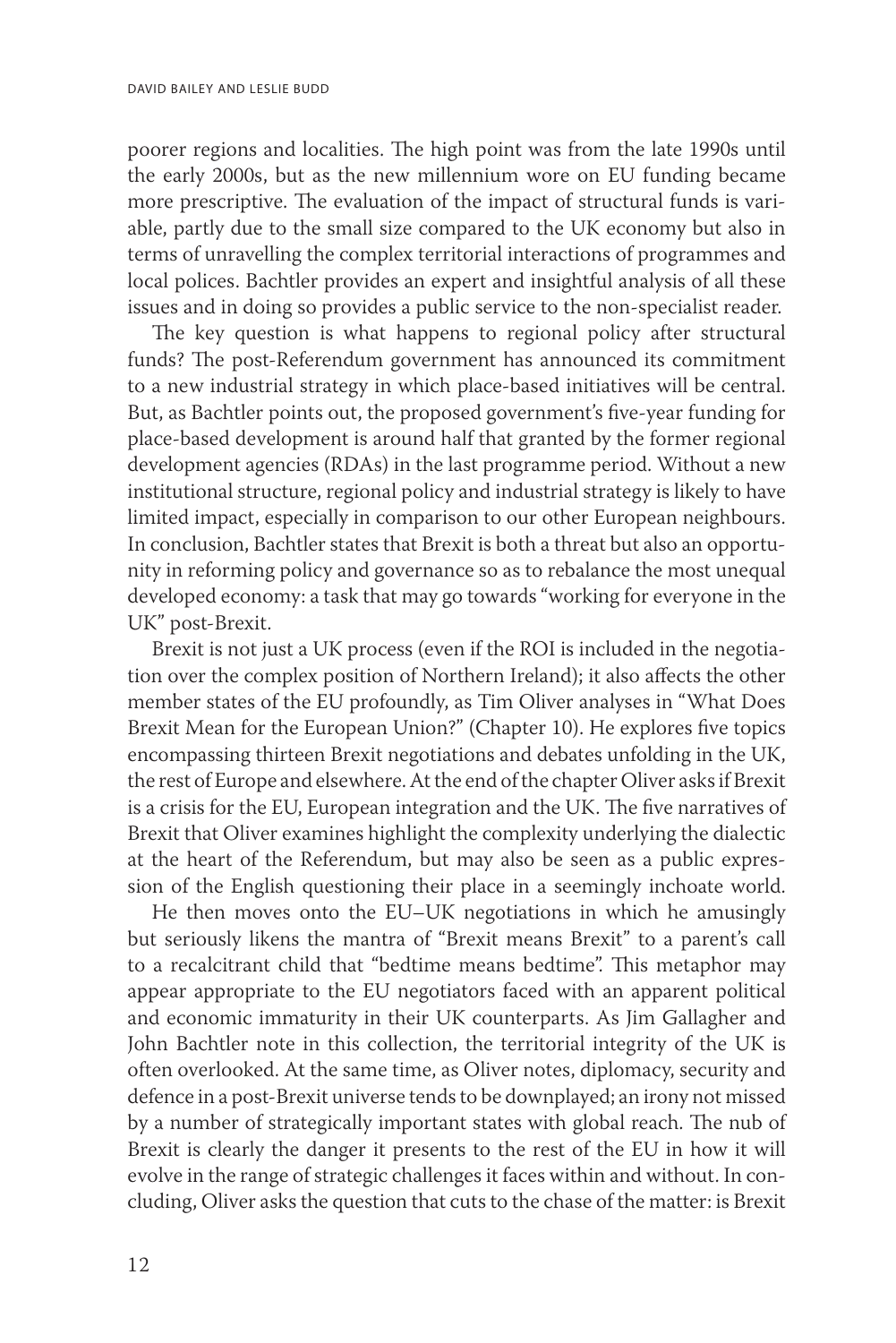a European Crisis? As in the exposition of other chapters in this connection it challenges the assumption of territorial integrity in two large and still globally important unions. At best Brexit challenges both unions to create new optimal solutions to the current challenges they face. It could be argued that the UK union is a more established and therefore robust one. But the EU was forged in the bitter aftermath of a world conflict that may have more resilience compared to an imagined Arcadian Imperium that many Brexiteers promote. But as Oliver states, politics is the daily management of crisis: the problem is that many UK policy-makers do not consider Brexit to be an EU crisis.

This collection does not dwell on why the British people voted as they did. This has been covered extensively elsewhere, most notably the work of Matt Goodwin (2016). Suffice it to say that the debate to define the Brexit narrative has seen the issue of immigration – rightly or wrongly – take pole position. The British government has therefore set itself the task of restricting continued free movement as part of any deal with the EU, a decision that makes a "hard Brexit" – an exit from the EU's single market – more likely (Wolf 2016).

Whether that future is one where the United Kingdom remains united is a matter that was once again brought to the fore by the EU membership referendum. The Referendum showed that the UK is made of five parts: Scotland, Wales, Northern Ireland, England, and London. Scotland, Northern Ireland and London backed Remain while Wales and England backed Leave. Most debate and analysis has focused on the implications for Scotland, in large part because of the 2014 independence Referendum. Scottish nationalists had, in large part, campaigned for the UK and Scotland to remain in the EU. Independence in the EU has been a key plank of the independence campaign since the 1980s. That the Welsh voted for Leave, and that the Scots are not committed Europhiles, serves as a reminder that Euroscepticism is not confined to the English alone, even if Brexit makes Scottish independence more difficult to implement.

The situation in Northern Ireland often falls off the agenda in Great Britain, with continuing fragility of the peace process and government. Overhanging this is the question of UK–Ireland relations. Ireland's membership of the EU allowed it to emerge from behind Britain, which played a part in making it an equal partner to the UK. Brexit for Ireland poses more questions than for any other EU member state. With the Irish government making clear that it will not be caught in the slipstream of British decisions, despite the potentially significant economic costs for it, Brexit has confronted Ireland with the need to assert its independence, as well as reinforce its position in the EU. The ROI is clearly the fulcrum of how the impact of Brexit in the whole of the EU is negotiated and managed. We in the UK should not underestimate how the history of the EU was forged in conflict but also in compromise.